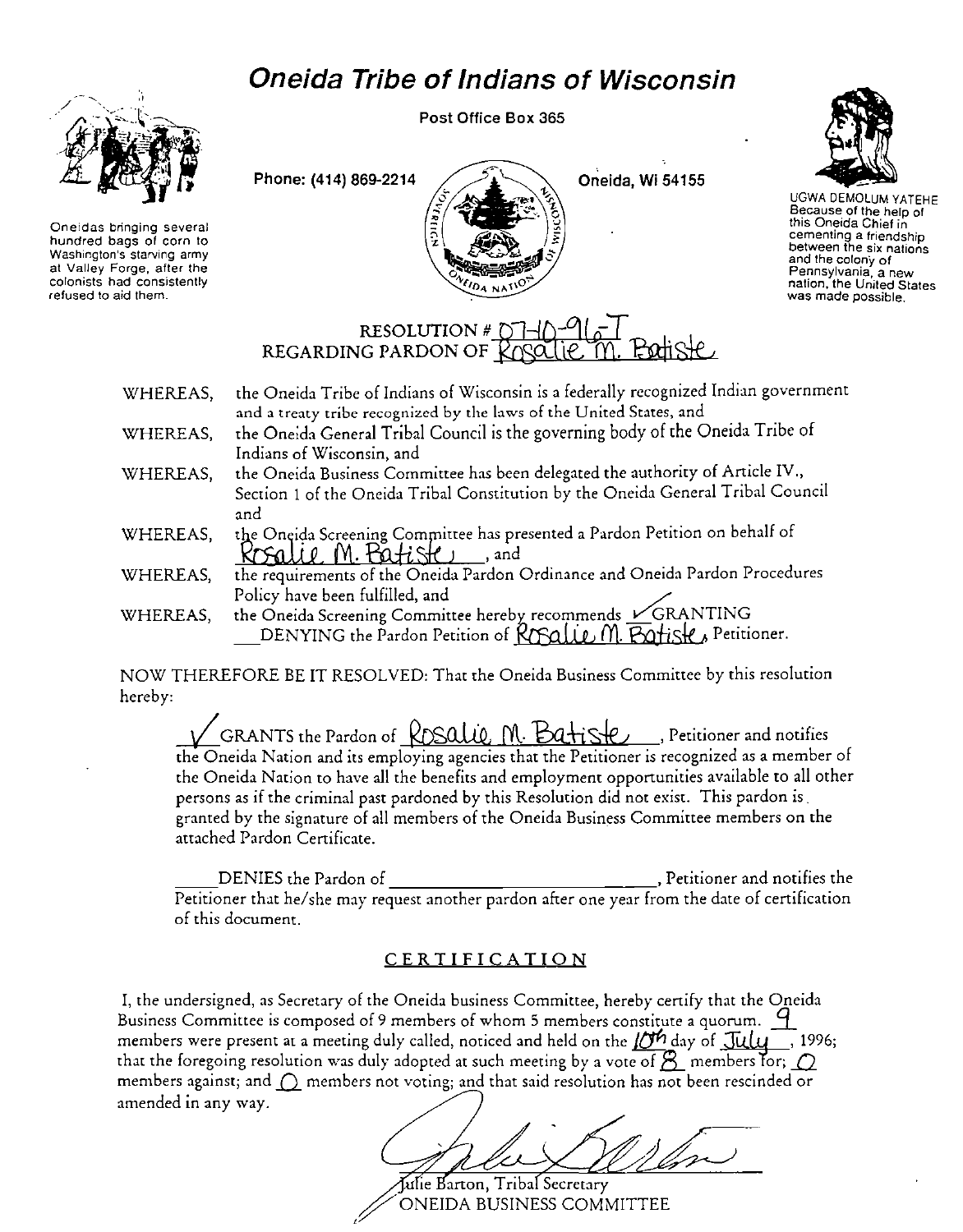## **Oneida Tribe of Indians of Wisconsin**



**Oneidas bringing several hundred bags of corn to Washington's starving army at Valley Forge, after the colonists had consistently refused to aid them.** 

Post Office Box 365

Phone: (414) 869·2214



Oneida, Wi 54155



UGWA DEMOLUM YATEHE **Because of the help of this Oneida Chief in cementing a frie.ldship between the six nations and the colony of Pennsylvania, a new nation, the United States was made possible.** 

July 10, 1996

Dear Tribal Member:

On behalf of the Oneida Tribe, I would like to take this opportunity to congratulate you on being awarded a pardon. It is our hope that you will continue your efforts in maintaining a positive lifestyle as a role model for our community.

I would also like to remind you that the pardon you have received pertains to those past offenses which existed at the time you *applied* for the pardon. Please remember that any violation which occurs after this date may again effect your eligibility to remain employed within the Gaming operations of the Oneida Tribe. If you happen to violate any law which would make you ineligible for employment or continued employment, then you will no longer be permitted to work within the Oneida Tribe's Gaming operation (per Tribal policy and procedures).

In closing, I again say CONGRATULATIONS on your pardon and wish you the best in your future endeavors.

Sincerely,

 $)$ optator

Deborah J. Doxtator, Chairwoman ONEIDA TRIBE OF INDIANS OF INDIANS OF WISCONSIN